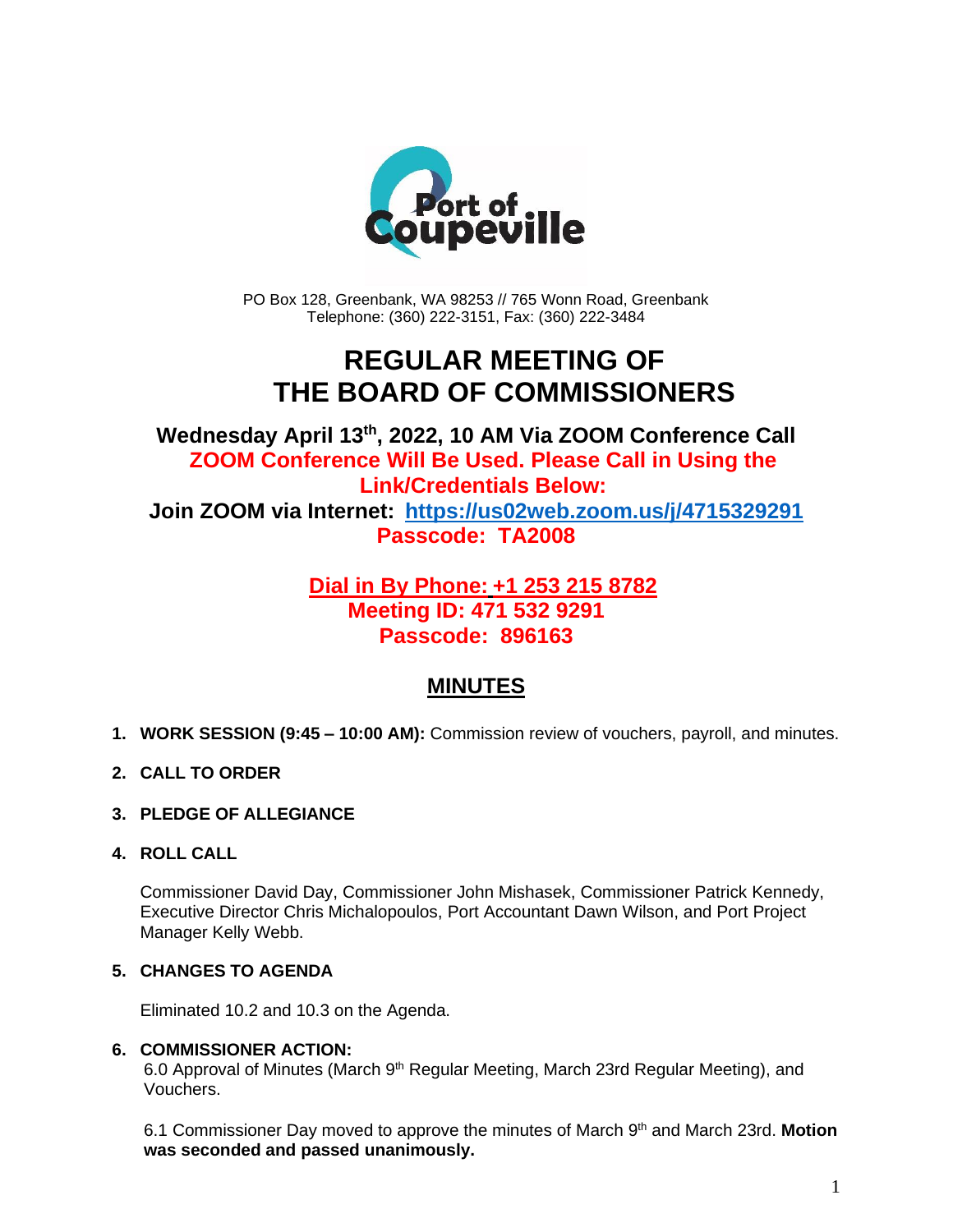6.2 Commissioner Mishasek moved to approve the following vouchers, payroll, and electronic payments from March for payment. **Motion was seconded and passed unanimously.**

| Voucher warrant numbers: 22-0401 through 22-0124       |                        | \$33,298.49        |
|--------------------------------------------------------|------------------------|--------------------|
| Payroll warrant number: EFT-0401 through EFT-0402      |                        | \$19,044.85        |
| Electronic payments dates: (no voucher numbers needed) |                        | \$7,267.86         |
|                                                        | <b>Total Payables:</b> | <u>\$59,611.20</u> |

**7.PUBLIC COMMENT -** *This time is set aside for members of the public to speak to the Board regarding subjects of concern, interest, or items on the Agenda. The Board will take all information under advisement, but generally will not take any action unless it is emergent in nature. To ensure your comments are recorded, please state your name and city of residence. Please limit comments to 5 minutes. If you have any documents to present to the Board, please email them to the Port Executive Director prior to the meeting.*

#### **No Public Comment**

#### **8.FINANCIAL UPDATE**

Port Accountant Dawn Wilson gave an updated report.

Commissioner Kennedy requested information on the annual vs quarterly budget and how the budget and actual align. Accountant Dawn Wilson answered his questions to his satisfaction.

Commissioner Day asked for more information about the Comprehensive Plan line item and why the funds were allocated there. Accountant Dawn Wilson answered his questions to his satisfaction.

Commissioner Day asked for more information about the Commercial Fire line item and why the funds were allocated there. Accountant Dawn Wilson and Executive Director Michalopoulos discussed the process of category allocation, and his questions were answered to his satisfaction.

#### **9.EXECUTIVE DIRECTOR REPORT**

Executive Director Michalopoulos provided a report for the month of March, including new hires and recent projects that just surfaced.

#### **10**. **OLD BUSINESS**

- 10.1 Discussion: Broadband Phase 2 Update Executive Director Michalopoulos provided an update on the Broadband Project, competition, ownership, expenses and reimbursements.
- 10.2 Discussion: Wharf General Update Executive Director Michalopoulos provided an update on Wharf repairs and activities.

#### **11 NEW BUSINESS**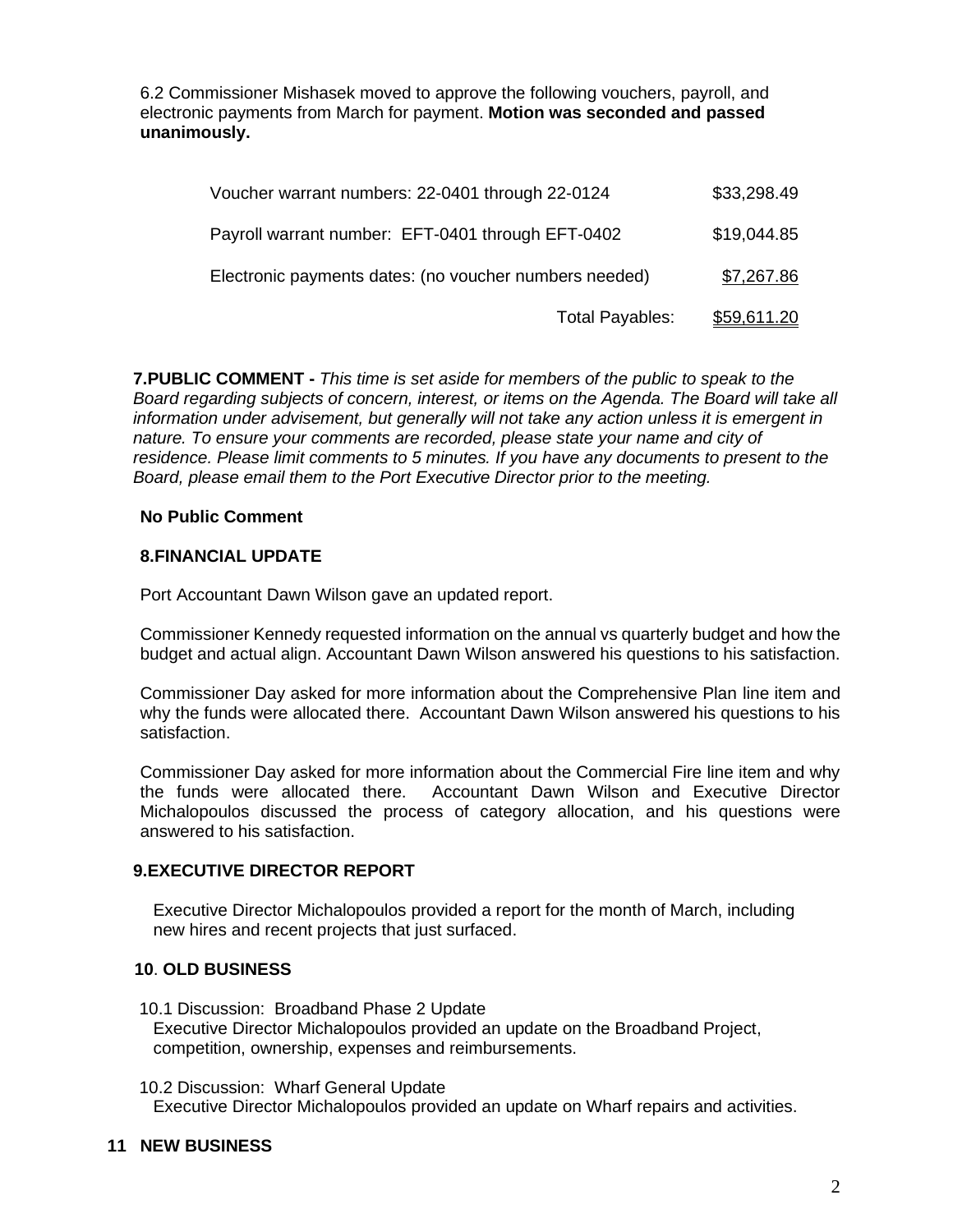#### 11.1Action: Caretaker Cottage Update

Commissioner Day made a motion to remove the existing building because it would be too costly to renovate and make it life/health/safety appropriate. **Motion was seconded and passed unanimously.**

Port staff was asked to contact Island County to determine development options available for that piece of land.

11.2 Discussion: OPMA Guidelines and Future Meetings Structure

A hybrid model was determined to be the best for the Port. Executive Director Michalopoulos will review options for a hybrid model and costs associated with those options.

#### **12 PUBLIC COMMENT**

**MaryAnn Burr, Coupeville:** Discussed the change in the Public Works Board internet service requirements.

**Mark Barbieri, Coupeville**: Discussed his interactions with internet service, commended the Port on their activities, and asked that the Port to continue their hard work.

#### **13 PRESIDING OFFICER'S REPORT**

There was no report.

#### **14 COMMITTEE REPORTS**

Commissioner Day said he attended the COG meeting and will provide a written report when returning to the Island.

#### **15 COMMISSIONER DISCUSSION**

There was no commissioner discussion topic shared.

#### **16 ADJOURN**

The meeting adjourned at 12:20 PM.

| Duid Dy                            |
|------------------------------------|
| David Day (May 16, 2022 10:58 PDT) |

[John S Mishasek \(May 12, 2022 14:53 PDT\)](https://na3.documents.adobe.com/verifier?tx=CBJCHBCAABAA6mS8fr_skILcq3ovViRPbU2vM6gyo8LQ) Patrick Kennedy (May 12, 20 Patrick,

David Day **Communist Clubs** John Mishasek **Patrick Kennedy** 

Next regular meeting: Wednesday, April 27<sup>rd</sup>, 2022, 6:00 PM Via ZOOM Conference. **Please Call in or Participate Via the Link Below: Join ZOOM via Internet:** <https://us04web.zoom.us/j/4715329291> **Passcode: TA2008 Dial In By Phone: +1 669 900 6833 Meeting ID: 471 532 9291 Passcode: 896163**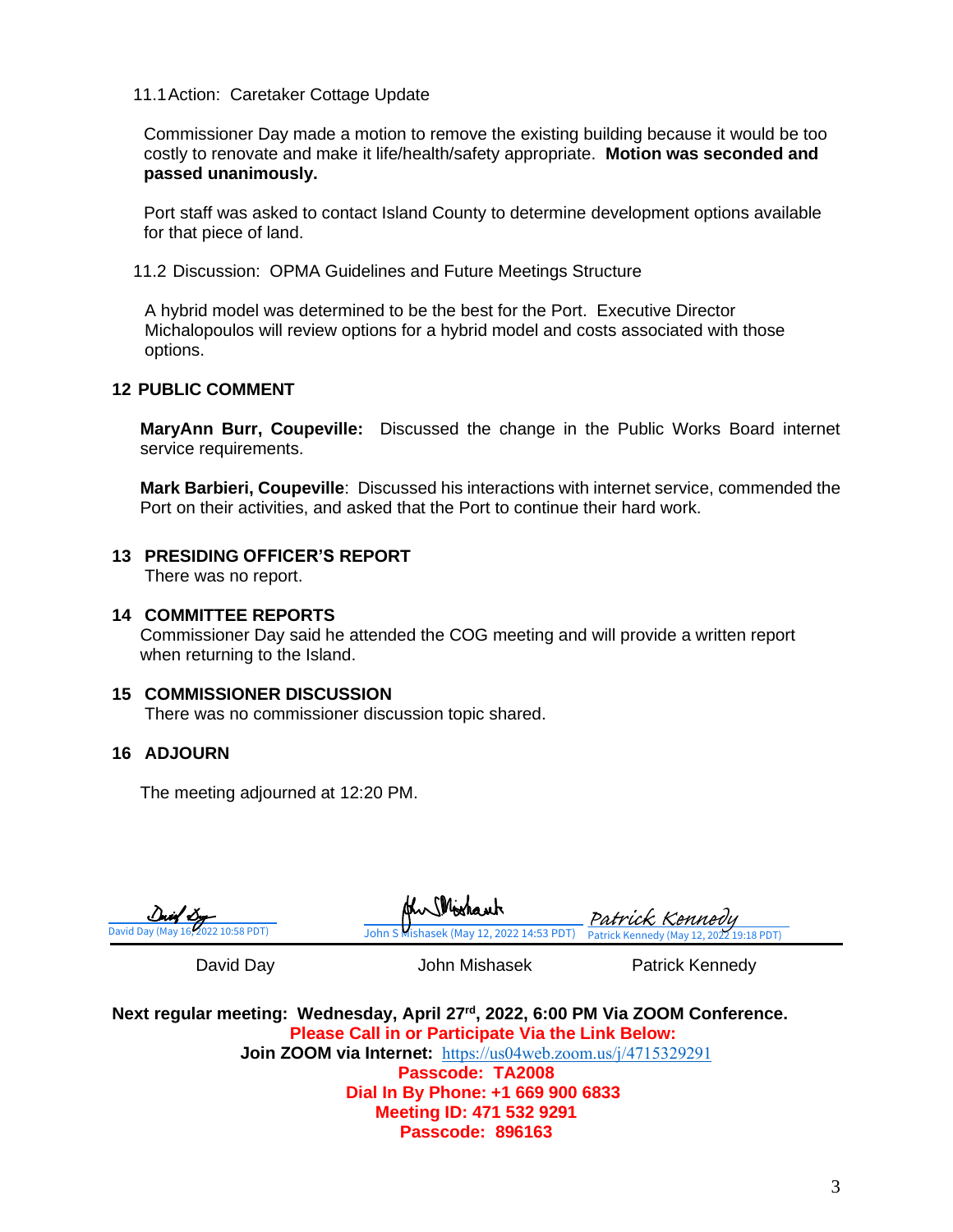**Posted to: Port of Coupeville Web Page -- www.portofcoupeville.org United States Post Office – Coupeville & Greenbank, Washington Whidbey News Times – [editor@whidbeynewsgroup.com](mailto:editor@whidbeynewsgroup.com) Town of Coupeville – [clerktreasurer@townofcoupeville.org](mailto:clerktreasurer@townofcoupeville.org)**

**4.13.2022**